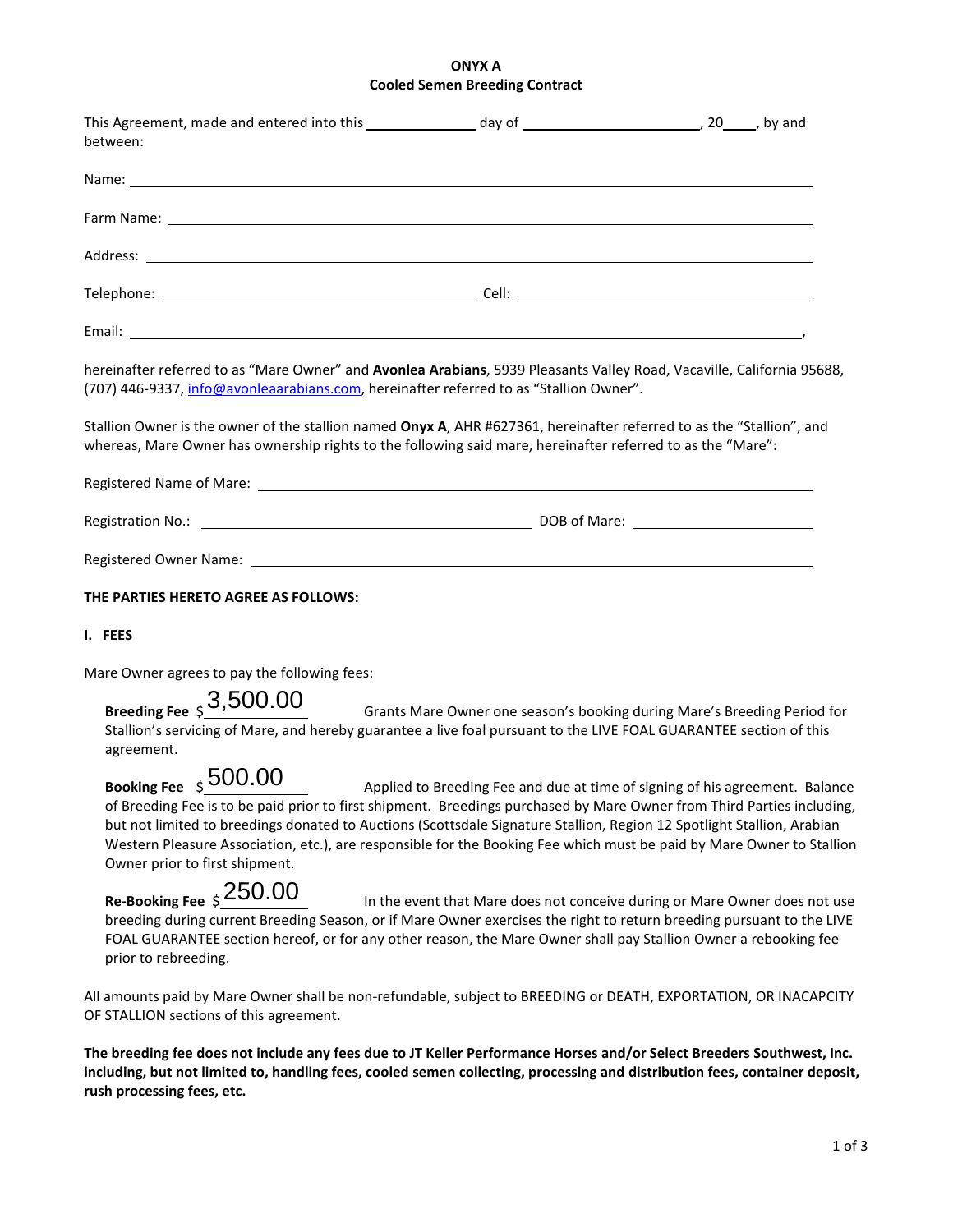#### **II. TRANSPORTED SEMEN**

Stallion Owner shall provide semen from Stallion identified in this Agreement and makes no other guarantee of the condition of the semen once the equitainer has left Select Breeders/JT Keller Performance Horses.

Select Breeders shall collect and transport semen on Monday-Wednesday-Friday unless otherwise arranged. Select Breeders will ship semen on Fridays only if Saturday delivery is available in your area (additional fees will apply). Stallion Owner reserves the right to not collect or transport semen on weekends or holidays.

**Mare Owner shall request collection and transported semen 24 hours prior to shipment by contacting JT Keller at (715) 928-2813.** (Please refer to Mare Owner packet from JT Keller Performance Horses for *Request Form* and current *Fee Schedule*.) Stallion Owner does not guarantee a semen shipment if a request is not received 24 hours in advance. Stallion Owner shall provide semen on a "first come, first serve" basis and shall not guaranteed semen to Mare Owner if the Stallion is overbooked on that particular day.

## **III. BREEDING**

Stallion Owner reserves the right to require a Mare that has not settled within three heat cycles to be cultured or biopsied to determine breeding soundness. Stallion Owner also reserves the right to refuse or discontinue service to any Mare upon detection of Mare carrying an infectious and/or contagious disease, or if any other applicable reason applies. In the event of such service discontinuation, the Mare Owner is obligated to substitute another Mare to fulfill the terms of this Agreement.

Stallion Owner reserves the right to remove the Stallion from the premise of Colonial Wood Training Center for a period of time necessary to show and/or promote the Stallion. During this time, Mare Owner understands that Mares that come into heat may not be bred during this particular heat cycle. It is Mare Owner's responsibility to check on availability of Stallion for breeding during these times.

## **IV. LIVE FOAL GUARANTEE**

Should the Mare fail to conceive, abort, die or not produce a "Live Foal", then the Stallion Owner guarantees that Mare Owner shall have the right to rebreed or substitute a mare (upon the approval of the Stallion Owner) within the current and following year only. A "Live Foal" is defined as a foal that stands and nurses without assistance for a period of at least 48 hours from the time of birth.

Mare Owner shall notify Stallion Owner within 60 days of the last insemination of the year if the Mare did not conceive in order to be eligible for the rebreed the following year.

In the event that Mare aborts, Mare Owner shall notify Stallion Owner within 30 days of the Mare's abortion.

In the event that Mare does not produce a Live Foal, then Mare Owner shall provide Stallion Owner with a veterinarian's certificate stating the time and date of birth, time and date of death, and cause of death within 7 calendar days of such death.

In the event that Mare dies, Mare Owner shall provide Stallion Owner with a veterinarian's certificate of death within 30 days of Mare's death.

LIVE FOAL GUARANTEE shall be specifically conditioned upon Mare Owner's vaccination of Mare for Rhinopneumonitis in the fifth, seventh and ninth months of Mare's pregnancy. Mare Owner shall provide Stallion Owner with a veterinarian certificate indicating that such vaccination has taken place at the time the Mare Owner requests to rebreed pursuant to this section.

LIVE FOAL GUARENTEE to Stallion shall lapse and the Stallion Owner shall have no further obligations under this section if:

- 1. Mare Owner fails to provide Rhinopneumonitis s vaccination certificate.
- 2. Mare is bred by any other stallion without written consent by Stallion Owner to prior to rebreed.